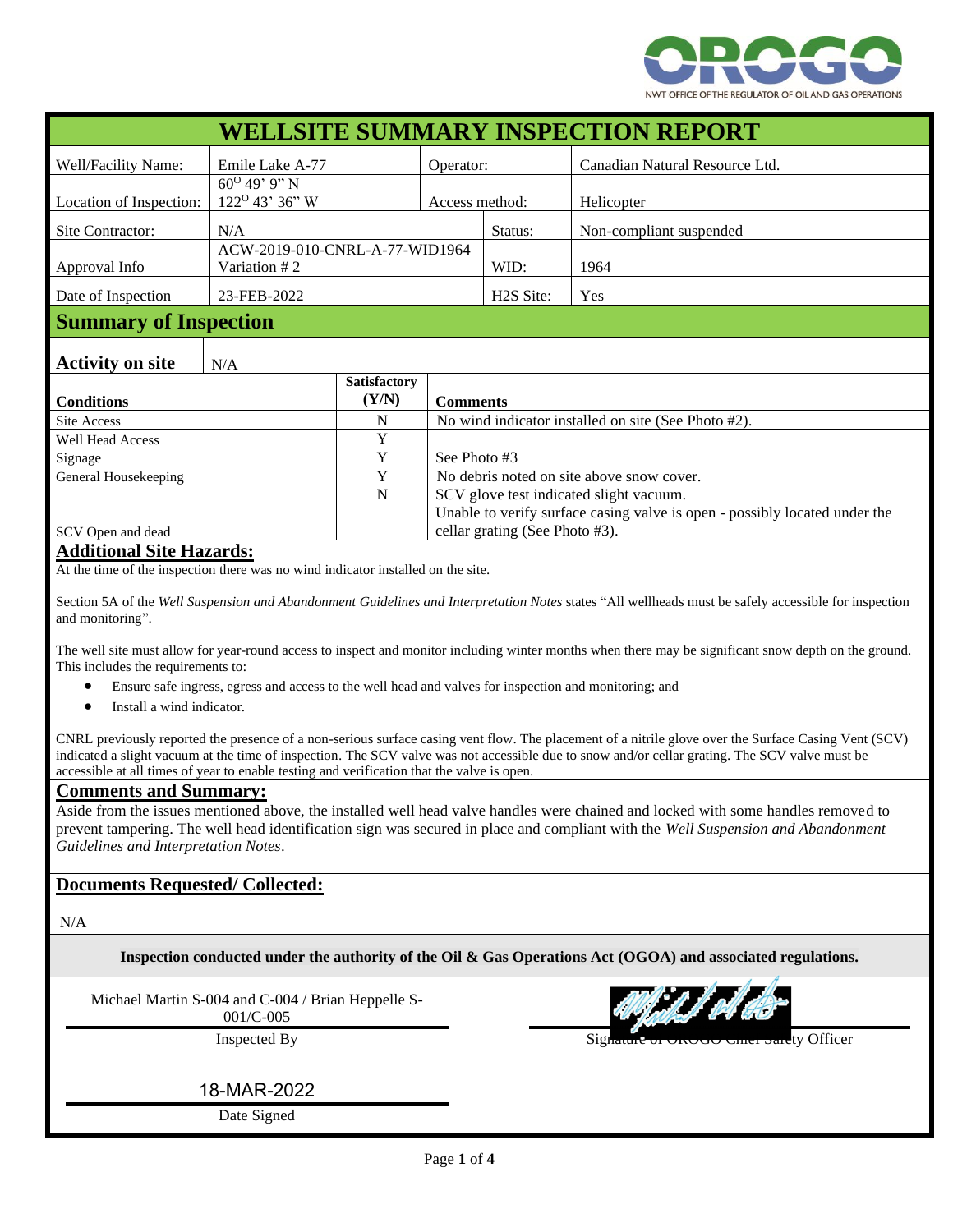



Photo #1: Aerial view of Emile Lake A-77.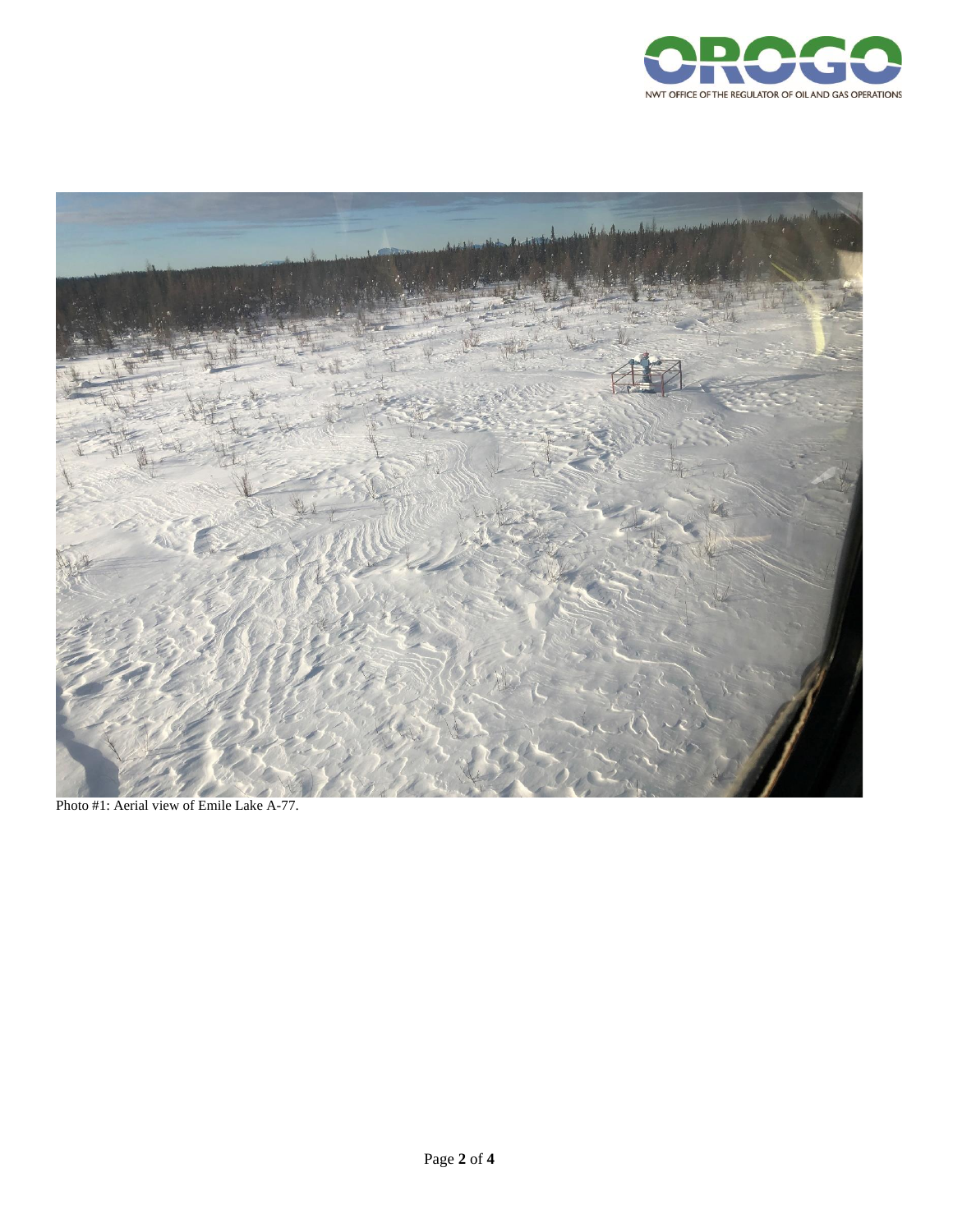



Photo #2: Well head Emile Lake A-77 – No Wind Indicator